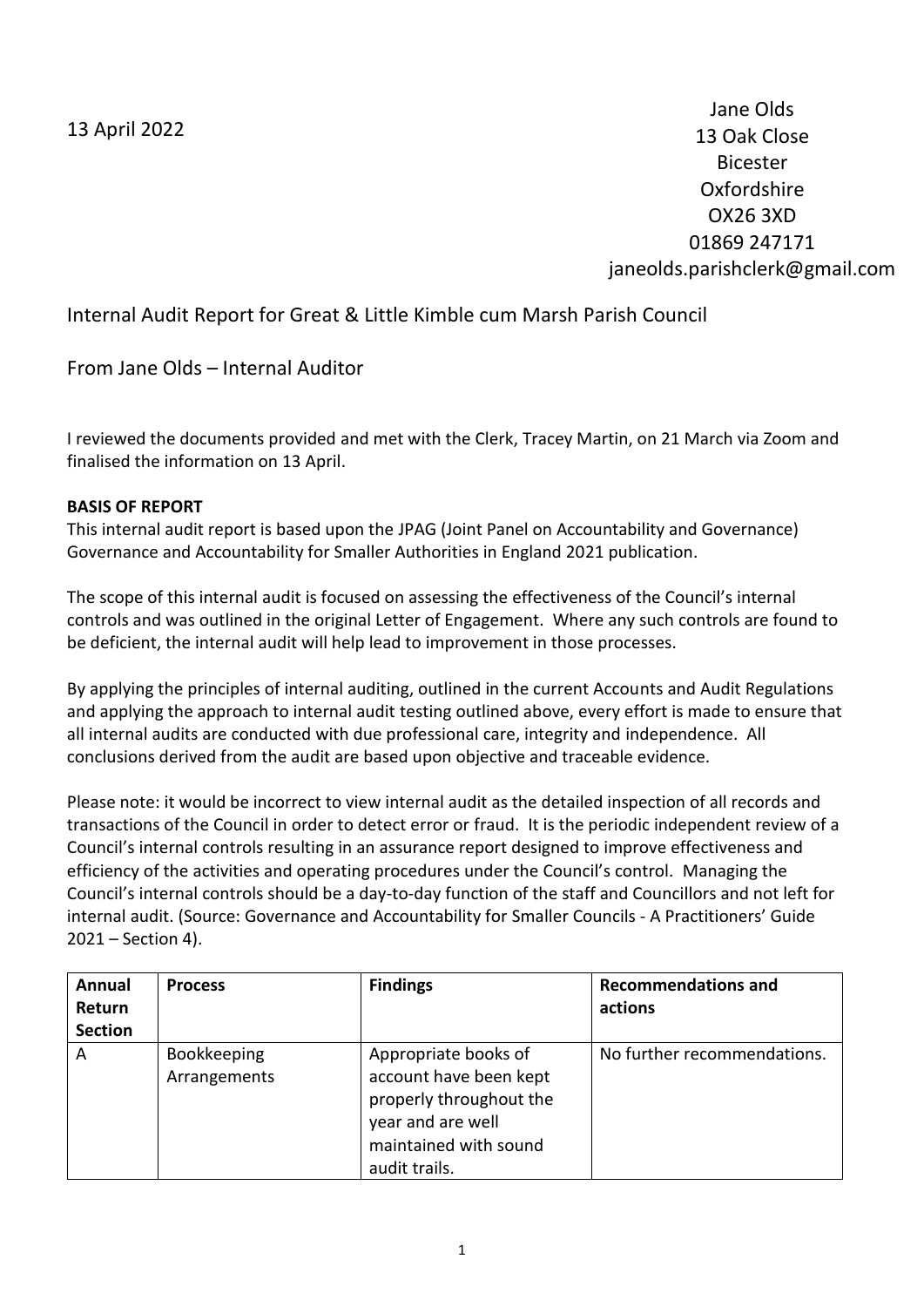| <b>Annual</b>  | <b>Process</b>                                                                           | <b>Findings</b>                                                                                                                                                                                                                                                          | <b>Recommendations and</b>                                                                                                                                                                                                                                                     |
|----------------|------------------------------------------------------------------------------------------|--------------------------------------------------------------------------------------------------------------------------------------------------------------------------------------------------------------------------------------------------------------------------|--------------------------------------------------------------------------------------------------------------------------------------------------------------------------------------------------------------------------------------------------------------------------------|
| Return         |                                                                                          |                                                                                                                                                                                                                                                                          | actions                                                                                                                                                                                                                                                                        |
| <b>Section</b> |                                                                                          |                                                                                                                                                                                                                                                                          |                                                                                                                                                                                                                                                                                |
| B              | <b>Council's Financial</b><br>Regulations have been<br>met with regard to<br>expenditure | The Council's Financial<br>Regulations have been met<br>in that appropriate<br>authorisations have been<br>given for each level of<br>expenditure.<br>Payments were supported<br>by invoices, and<br>expenditure was approved<br>and VAT appropriately<br>accounted for. | No further recommendations.                                                                                                                                                                                                                                                    |
| $\mathsf{C}$   | Review of Internal<br>Controls                                                           | Council has not assessed all<br>the significant risks to<br>achieving its objectives as<br>there is no Risk Assessment.                                                                                                                                                  | The Risk Assessment - which<br>should be reviewed annually,<br>preferably at the beginning of<br>the financial year - should be<br>used as a working document<br>throughout the year. The<br>recommendations on how to<br>produce a comprehensive RA<br>are published in JPAG. |
| D              | <b>Budgetary Controls</b><br>(Precept requirement)                                       | The annual Precept<br>requirement resulted from<br>a limited budgetary process<br>as far as detailed in the<br>Minutes.                                                                                                                                                  | The new Clerk understands<br>the budget process and will<br>ensure that a full budget is<br>produced prior to the Precept<br>decision.                                                                                                                                         |
| D              | <b>Budgetary Controls</b><br>(Budget monitoring)                                         | Progress against the budget<br>was monitored and<br>minuted regularly.                                                                                                                                                                                                   | The new Clerk has started to<br>produce reports which are<br>publicly available.                                                                                                                                                                                               |
| D              | The final Outturn is in<br>line with expectations.                                       | The final outturn appeared<br>to be materially in line with<br>expectations.                                                                                                                                                                                             | Ensure the full budget is<br>minuted.                                                                                                                                                                                                                                          |
| E              | Income controls                                                                          | Expected income appears<br>to have been received and<br>recorded.                                                                                                                                                                                                        | Ensure that receipt of income<br>is recorded in the Minutes.                                                                                                                                                                                                                   |
| F              | Petty cash controls                                                                      | Petty cash is not operated<br>by the Council.                                                                                                                                                                                                                            | No further recommendations.                                                                                                                                                                                                                                                    |
| G              | Payroll controls                                                                         | Salaries to employees were<br>paid in accordance with<br>Council approvals.                                                                                                                                                                                              | No further recommendations.                                                                                                                                                                                                                                                    |
| H              | Asset Controls - the<br>register has correctly<br>recorded all material<br>assets?       | The current asset register<br>has now correctly recorded<br>all material Assets. The<br>correct basis of valuation<br>has been applied.                                                                                                                                  | It appeared that some items<br>had been omitted from the<br>Asset Register previously. This<br>has now been rectified.                                                                                                                                                         |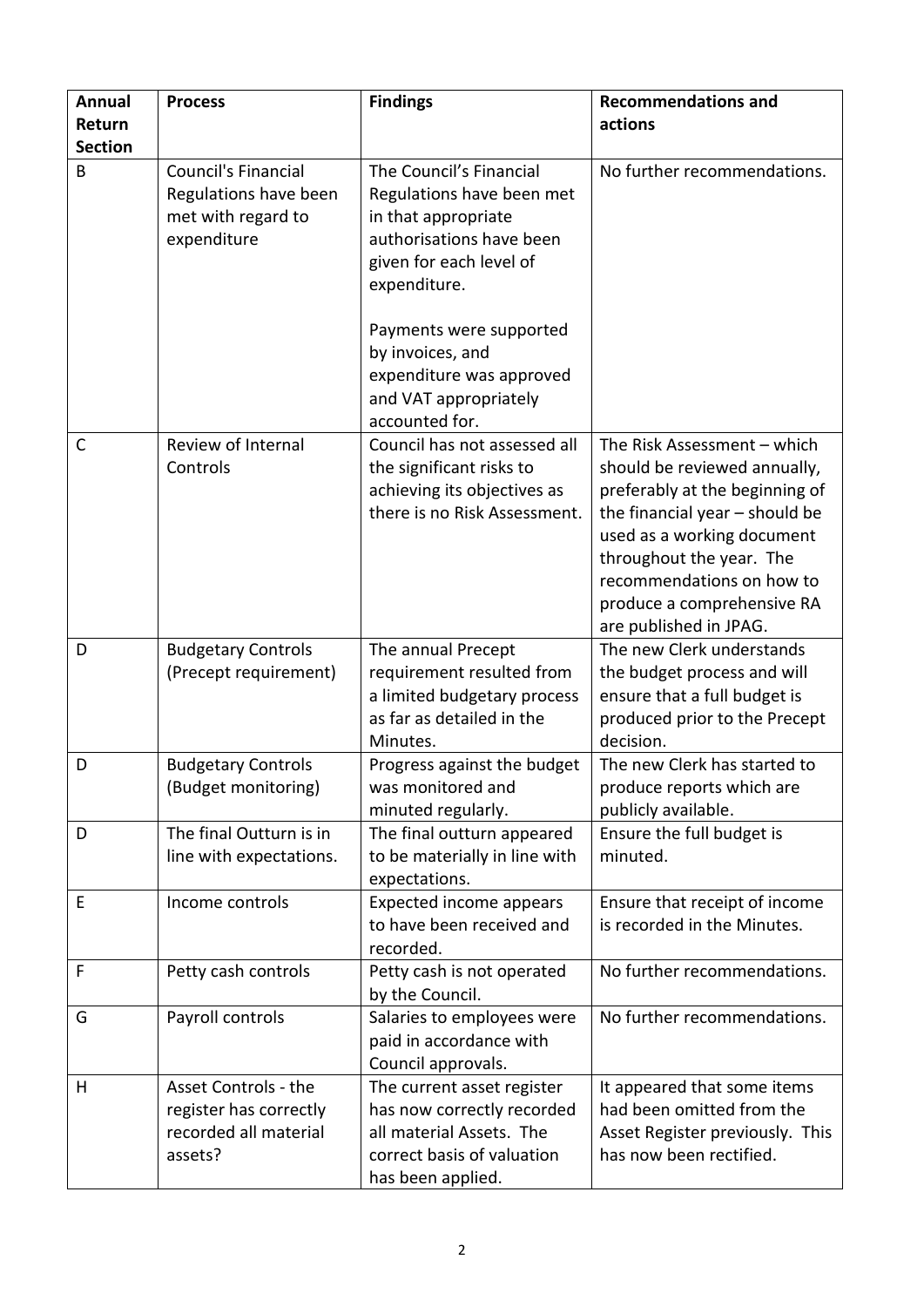| <b>Annual</b>  | <b>Process</b>                                                                    | <b>Findings</b>                                                                                                                                                                                                       | <b>Recommendations and</b>                                                                                                                                                                                                      |
|----------------|-----------------------------------------------------------------------------------|-----------------------------------------------------------------------------------------------------------------------------------------------------------------------------------------------------------------------|---------------------------------------------------------------------------------------------------------------------------------------------------------------------------------------------------------------------------------|
| Return         |                                                                                   |                                                                                                                                                                                                                       | actions                                                                                                                                                                                                                         |
| <b>Section</b> |                                                                                   |                                                                                                                                                                                                                       |                                                                                                                                                                                                                                 |
| H              | Asset Controls - all<br>additions correctly<br>recorded?                          | No purchases had been<br>made.                                                                                                                                                                                        | The change in value is due to<br>adding items previously<br>omitted.                                                                                                                                                            |
| H              | Asset Controls - all<br>Deeds and Titles<br>established and shown<br>on register? | All appropriate Deeds and<br>Titles should be established<br>and shown on the Register.                                                                                                                               | Establish the title registration<br>number if appropriate.                                                                                                                                                                      |
|                | <b>Bank Reconciliations</b>                                                       | Periodic and year-end<br>reconciliations were<br>properly carried out,<br>particularly during the<br>second half of the year.                                                                                         | Ensure that the reconciliations<br>are continued.                                                                                                                                                                               |
| J              | <b>Accounting Statements</b>                                                      | The Accounting Statements<br>prepared during the year<br>were prepared on the<br>correct accounting basis<br>and were supported by an<br>adequate audit trail,<br>particularly during the<br>second half of the year. | Maintain the current working<br>practices.                                                                                                                                                                                      |
| К              | <b>Limited Assurance</b><br><b>Review Exemption</b>                               | The Council does not meet<br>the exemption criteria.                                                                                                                                                                  | No further recommendations.                                                                                                                                                                                                     |
| L              | Information published<br>on website                                               | The information is<br>available.                                                                                                                                                                                      | No further recommendations.                                                                                                                                                                                                     |
| M              | <b>Exercise of Public Rights</b>                                                  | The Parish Council<br>published the exercise of<br>public rights on the<br>noticeboard.                                                                                                                               | Ensure that the Public Rights<br>notice is published on the<br>website as well as the<br>noticeboard and the dates<br>minuted.<br>Please note that the earliest<br>date for 21/22 is 1 June due to<br>the Jubilee bank holiday. |
| N              | <b>AGAR Publication</b>                                                           | The Parish Council complied                                                                                                                                                                                           | No further recommendations.                                                                                                                                                                                                     |
|                | Requirements                                                                      | with the publication<br>requirements for the<br>2020/21 AGAR                                                                                                                                                          |                                                                                                                                                                                                                                 |
| O              | Trust Funds (If<br>applicable)                                                    | The Parish Council does not<br>operate as a Trustee.                                                                                                                                                                  | No further recommendations.                                                                                                                                                                                                     |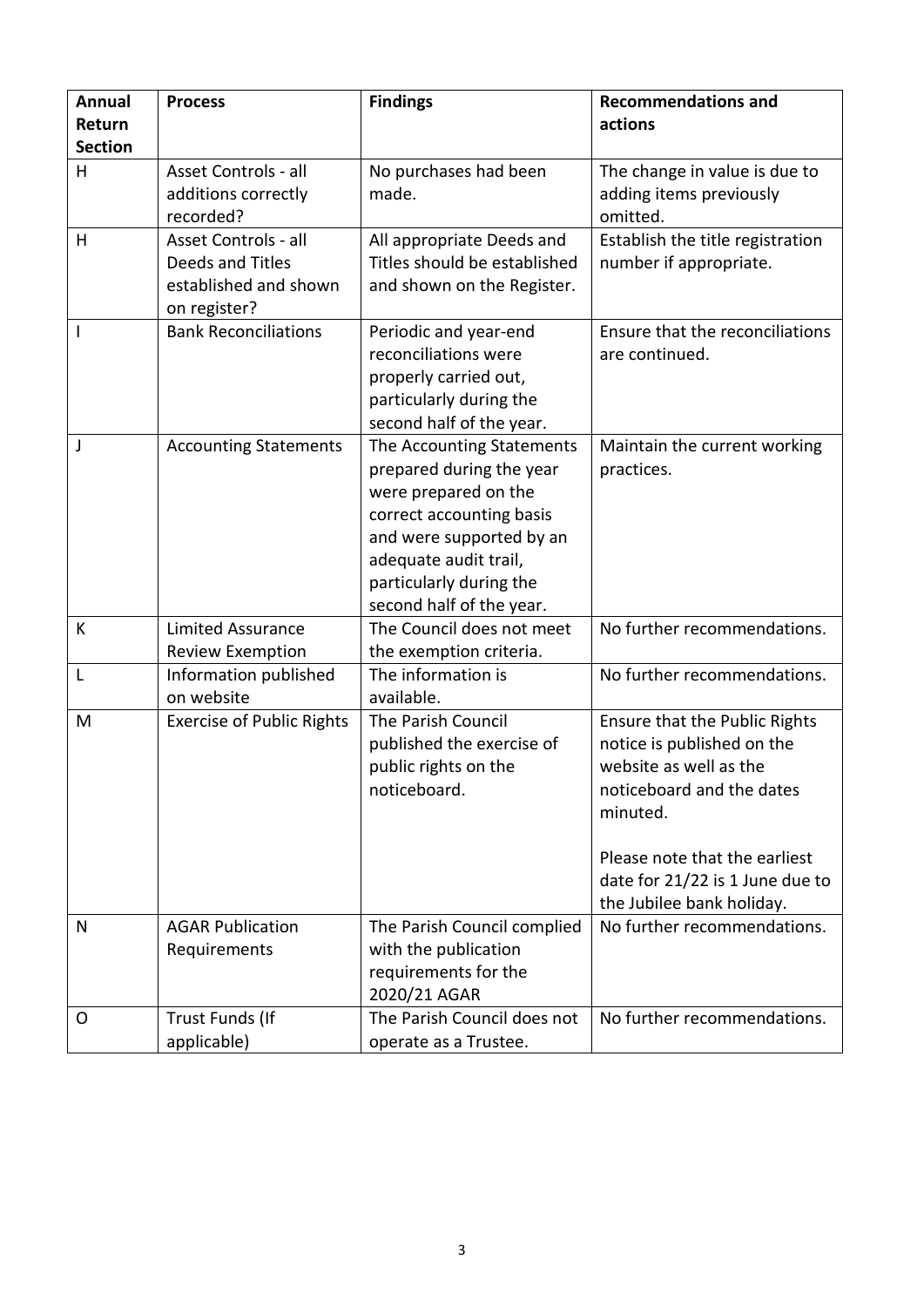# **Transparency Compliance**

| <b>Process</b>               | <b>Criteria</b>                  | <b>Findings</b>                                                         | <b>Recommendations</b>     |
|------------------------------|----------------------------------|-------------------------------------------------------------------------|----------------------------|
|                              |                                  |                                                                         | and actions                |
| Review of Internal audit     | <b>Good Practice</b>             | The Internal Audit did                                                  | Ensure that there is a     |
| action plan has been         |                                  | not appear to have                                                      | review of                  |
| considered and actioned?     |                                  | been reviewed the                                                       | effectiveness of           |
|                              |                                  | previous year.                                                          | internal audit.            |
| <b>External Audit</b>        | <b>Good Practice</b>             | The Conclusion of                                                       | <b>Ensure the electors</b> |
| recommendations have         |                                  | Audit report had been                                                   | rights dates are           |
| been considered and          |                                  | received for 20/21 and                                                  | correct and ensure         |
| actioned.                    |                                  | had been published on                                                   | that the Annual            |
|                              |                                  | the website.                                                            | Governance                 |
|                              |                                  |                                                                         | Statement is               |
|                              |                                  | Findings: 19/20 AGAR                                                    | completed correctly.       |
|                              |                                  | failed to make proper                                                   |                            |
|                              |                                  | provision for Electors                                                  |                            |
|                              |                                  | Rights and that                                                         |                            |
|                              |                                  | therefore the answer                                                    |                            |
|                              |                                  | to assertion 7 in the                                                   |                            |
|                              |                                  | 20/21 Annual                                                            |                            |
|                              |                                  | Governance                                                              |                            |
|                              |                                  | Statement should                                                        |                            |
|                              |                                  | have been 'no'.                                                         |                            |
| <b>Accounting Statements</b> | Section 1 of the                 | The accounting                                                          | No further                 |
| agreed and reconciled to     | <b>Annual Return Part</b>        | statements in this                                                      | recommendations.           |
| the Annual Return            | 1 of the Annual                  | annual return present                                                   |                            |
|                              | return is complete               | fairly the financial                                                    |                            |
|                              | and accurate and                 | position of the Council                                                 |                            |
|                              | reconciles to the                | and its income and                                                      |                            |
|                              | statement of                     | expenditure.                                                            |                            |
|                              | accounts.                        |                                                                         |                            |
| Compliance with the          |                                  | While the Parish Council does not fall in to the criteria for Councils  |                            |
| <b>Transparency Act</b>      |                                  | below the £25k threshold, it is good practise for Parish Councils above |                            |
|                              | the threshold to comply.         |                                                                         |                            |
| Compliance with the          | 1) Expenditure over              | Not recorded                                                            | No further                 |
| <b>Transparency Act</b>      | £100 is recorded on              | separately, but all                                                     | recommendations.           |
|                              | the Council Web-                 | expenditure is                                                          |                            |
|                              | Site and with all<br>information | recorded in the                                                         |                            |
|                              |                                  | Minutes.                                                                |                            |
|                              | requirements                     |                                                                         | No further                 |
| Compliance with the          | 2) Annual Return                 | Available on the<br>website.                                            |                            |
| <b>Transparency Act</b>      | published on the<br>Web-Site     |                                                                         | recommendations.           |
| Compliance with the          | 3) Explanation of                | Available on the                                                        | No further                 |
| <b>Transparency Act</b>      | significant variances            | website.                                                                | recommendations.           |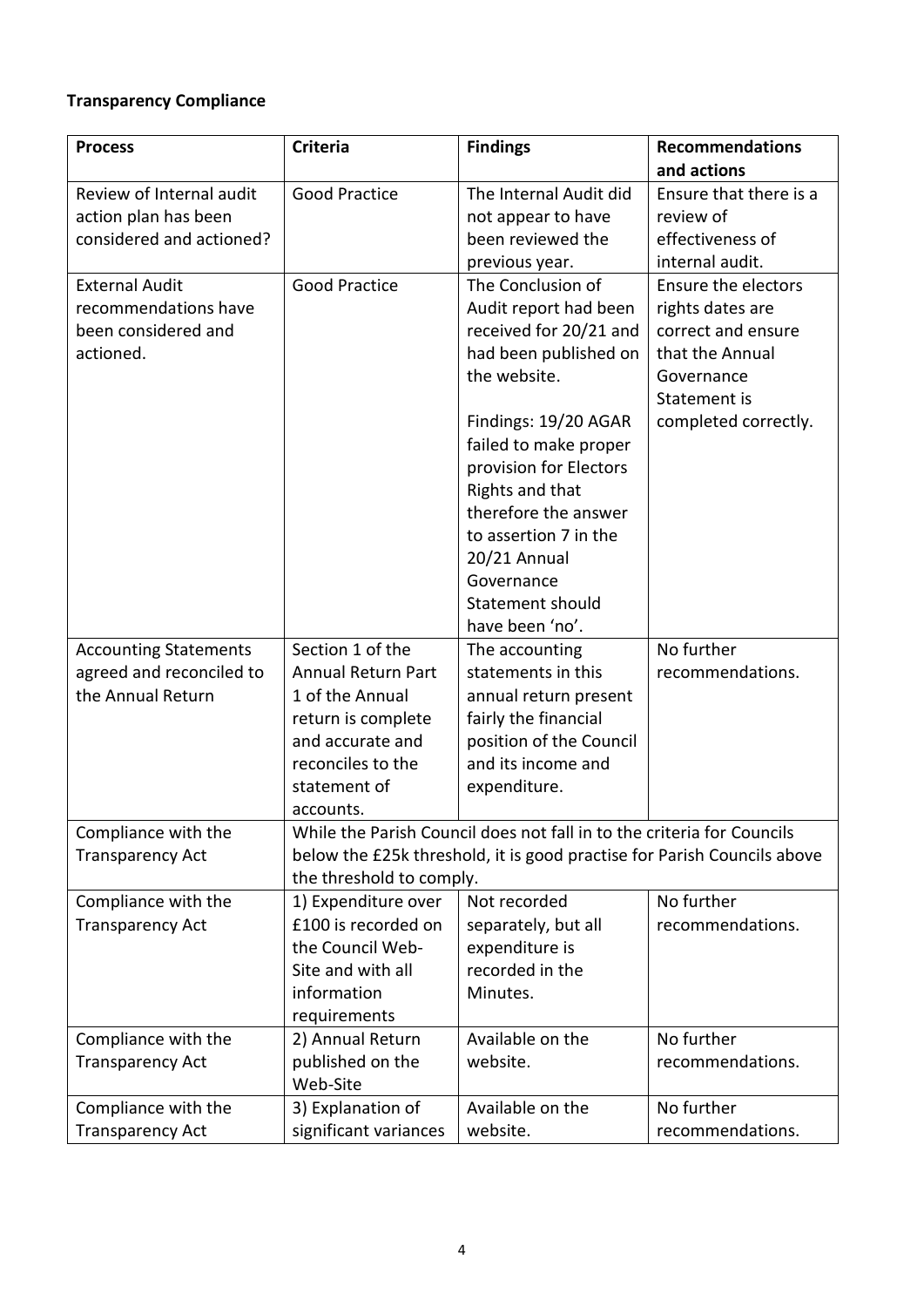| <b>Process</b>          | <b>Criteria</b>         | <b>Findings</b>  | <b>Recommendations</b><br>and actions |
|-------------------------|-------------------------|------------------|---------------------------------------|
| Compliance with the     | 4) Explanation of       | Not applicable.  | No further                            |
| <b>Transparency Act</b> | difference between      |                  | recommendations.                      |
|                         | Box 7 & 8 if            |                  |                                       |
|                         | applicable              |                  |                                       |
| Compliance with the     | 5) Annual               | Available on the | No further                            |
| <b>Transparency Act</b> | Governance              | website.         | recommendations.                      |
|                         | Statement recorded      |                  |                                       |
| Compliance with the     | 6) Internal Audit       | Not currently    | Good practise to                      |
| <b>Transparency Act</b> | <b>Report Published</b> | available.       | publish this.                         |
| Compliance with the     | 7) A List of            | Available on the | No further                            |
| <b>Transparency Act</b> | Councillors'            | website.         | recommendations.                      |
|                         | responsibilities        |                  |                                       |
| Compliance with the     | 8) Details of Public    | Available on the | No further                            |
| <b>Transparency Act</b> | Land and Building       | website.         | recommendations.                      |
|                         | Assets                  |                  |                                       |
| Compliance with the     | 9) Minutes &            | Available on the | No further                            |
| <b>Transparency Act</b> | Agenda                  | website.         | recommendations.                      |

## **Further Recommendations:**

Following the completion of the Internal Audit, the Council should undertake a review of effectiveness as per Regulation 6 of the Accounts and Audit Regulations 2015. A blank form can be supplied.

#### **Training**

The Clerk and the Councillors should be encouraged to take up the training offered by the local County Association and SLCC to increase their knowledge and expand the Clerk's professional development. I recommend including a regular agenda item for training together with an adequate training budget.

#### **Financial Responsibility**

While the Clerk / RFO is responsible for the day-to-day running of the Parish, the Council should be reminded that, as a corporate body, it is the Council which is responsible for financial governance; this responsibility should not be taken lightly.

The Councillor Responsible for Internal Financial Control should have a check sheet to help them make the appropriate checks on the accounts. For instance, with the payments, I recommend that the Councillor identifies a number of payments from the bank statement and then follows them back through the Minutes checking the process of paying and agreeing to place the order / undertake the work. The Councillor should also check that any income is also recorded.

Prior to the current Clerk's appointment, there did not appear to be a sound trail of agreement to spend or make purchase within the Minutes. For instance, there does not appear to be a Minute reference for the purchase of the village entry gates, the website hosting or some playground repairs. All decisions, particularly to spend money, must have their own specific agenda items in order that the motion can be considered fully.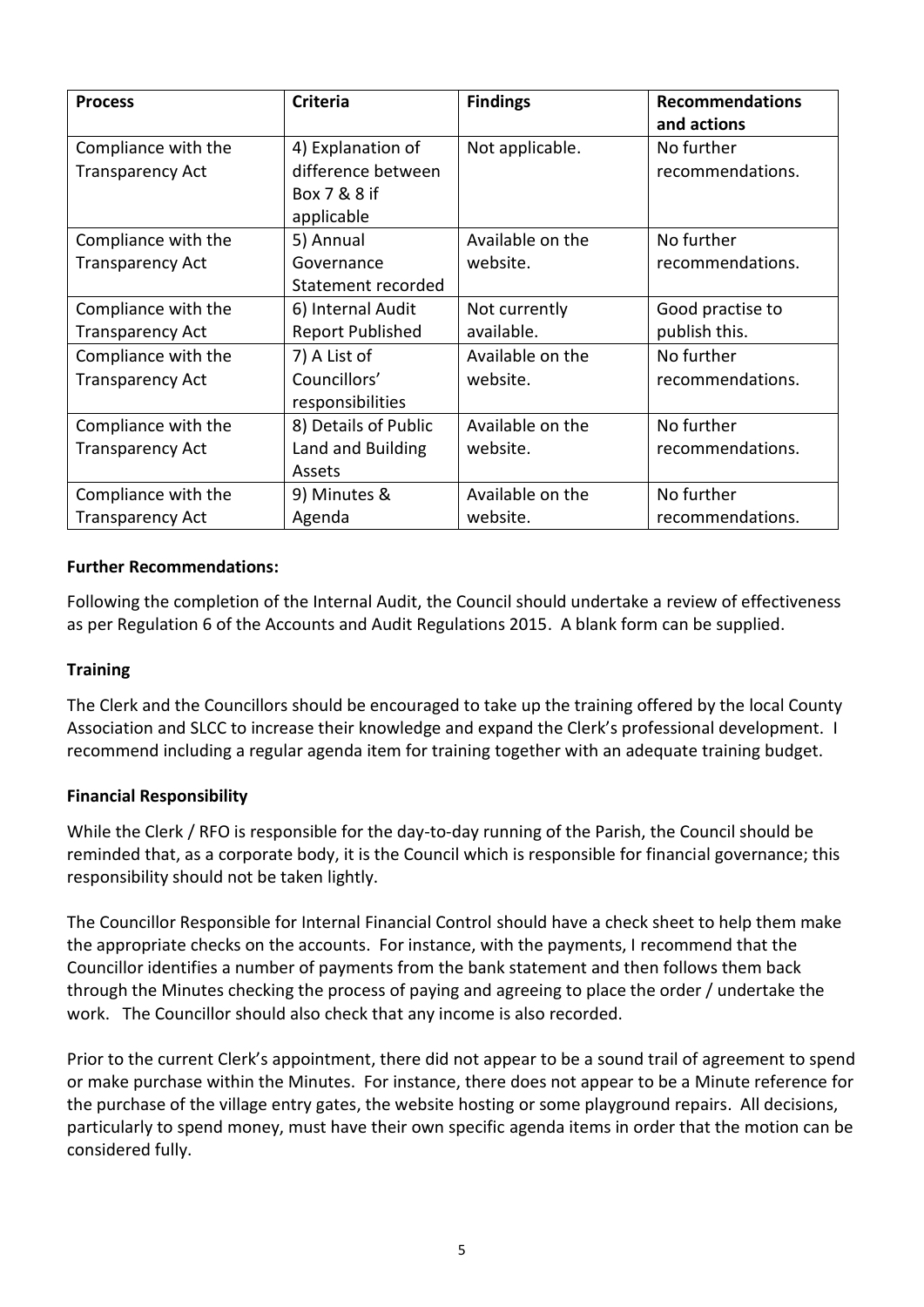I also recommend that a list of regular expenditure – such as subscriptions should be agreed at the April meeting.

I further recommend that the Minute reference when the Council agreed to place the order / undertake the work is recorded in the payment schedule so that the Council is able to refer back and satisfy themselves that the correct amount is on the invoice.

# **Budget**

The budget for the year 2021/22 was not adequately demonstrated. However, the new Clerk understands the importance of the preparation of the budget as can be shown in the January 2022 Minutes – although, moving forward it would be good to Minute the draft budget amount when considering the Precept; this should then be confirmed in April for the forthcoming financial year.

# **Reserves**

I noted that the Council had fairly significant reserves but that much of these were not currently earmarked for specific projects. I strongly recommend that much of the general reserve is allocated to earmarked reserves as, moving forward, the Council could find it difficult to justify the Precept with the current levels. Advice on allocating reserves is published in the Joint Practitioners Guide (from page 38).

# **Risk Assessment**

It was noted that the Council had not adopted a Financial Risk Assessment which is part of the Internal Financial Controls requirement. Guidance on what to include in a Financial Risk Assessment is available in the latest edition of the Joint Panel on Accountability and Governance (JPAG) Practitioners' Guide – see from section 5.84.

# **Petty Cash / Debit Card**

I note that the Council does not hold petty cash. However, the Council may like to consider the provision of a debit card or charge card on the bank account in order that items such as Dropbox, antivirus software or website domain names can be bought in the Parish's name without the need to resort to the Clerk or another Councillor having to use their personal accounts. With the appropriate safeguards and procedures this would be acceptable.

# **Staff Appraisal**

The Clerk is employed by the Council and the Council, therefore, should be mindful that it is, as a corporate body, an employer. I recommend that the Council form a staffing committee, of at least three members, which is able to perform an annual review of the Clerk's employment. Employment training provided by the County Association should be undertaken.

#### **Working from Home Allowance**

The Clerk is entitled to the Working from Home Allowance, particularly as the Council does not incur the costs of a Parish Office. I recommend that the Council budgets to pay the Clerk for the full – HMRC agreed – £6 per week. Advice should be sought from the payroll company about whether the allowance is part of the tax code or paid separately.